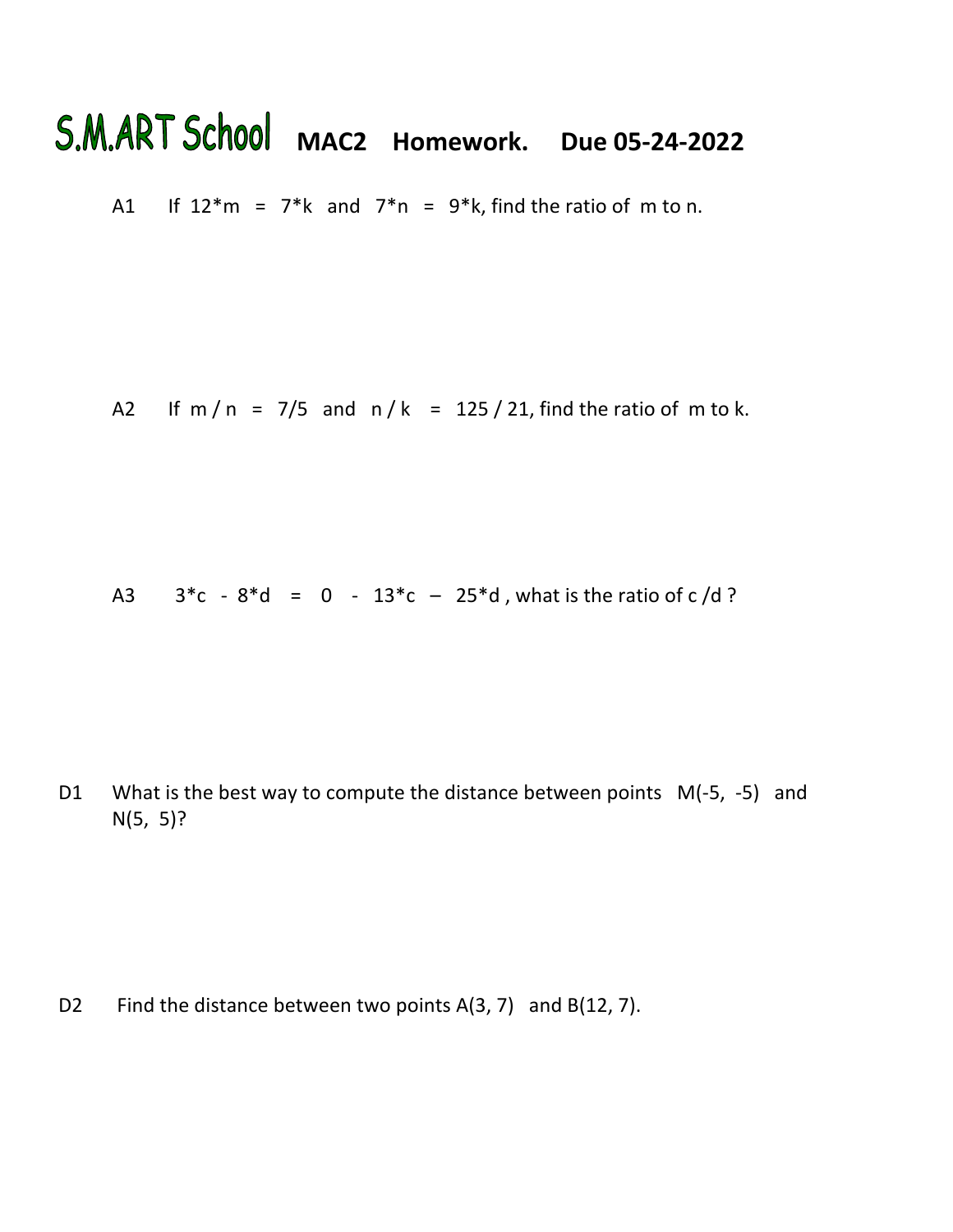D3 Find the distance between two points A(0, 0) and B(12, 5).

D4 Compute the distance between points M(-3<sup>\*</sup>C, C) and N(2<sup>\*</sup>C, 5<sup>\*</sup>C).

## **Solve equations** E1  $8^{x+3} = 2^{2^x x-2}$

| $E2*$ |  | $8^{x+3} = 4^{2^{*}x-2}$ |  |
|-------|--|--------------------------|--|
|-------|--|--------------------------|--|

$$
3^{x-2} = 27^{-x+4}
$$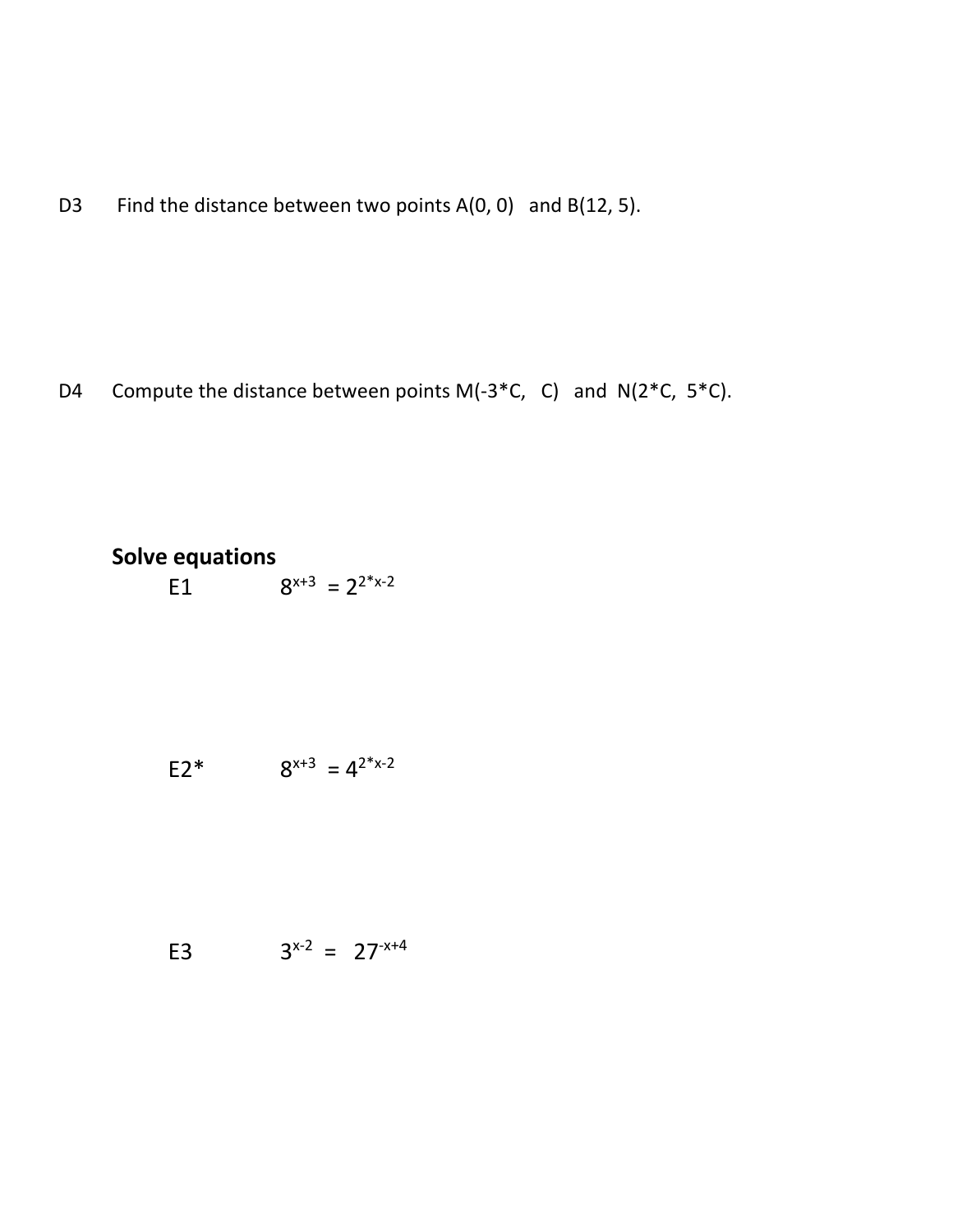W1 A farmer had to plough the field in 5 days. However, he increased his productivity by 2 acres a day; and then finished the job 1 day earlier than planned. What is the area of his field in acres?

W<sub>2</sub> A man rowed 3 miles upstream in 90 minutes. If the river flowed with a current of 2 miles per hour, how long did the man's return trip take?

P1 Bank pays 3.8% annual interest. My account increased by \$418 for the year. How much do I have now on my account?

P2 Nancy's usual markup on merchandise is 35%. She made \$595, when sold the computer system. What was the final price of the system?